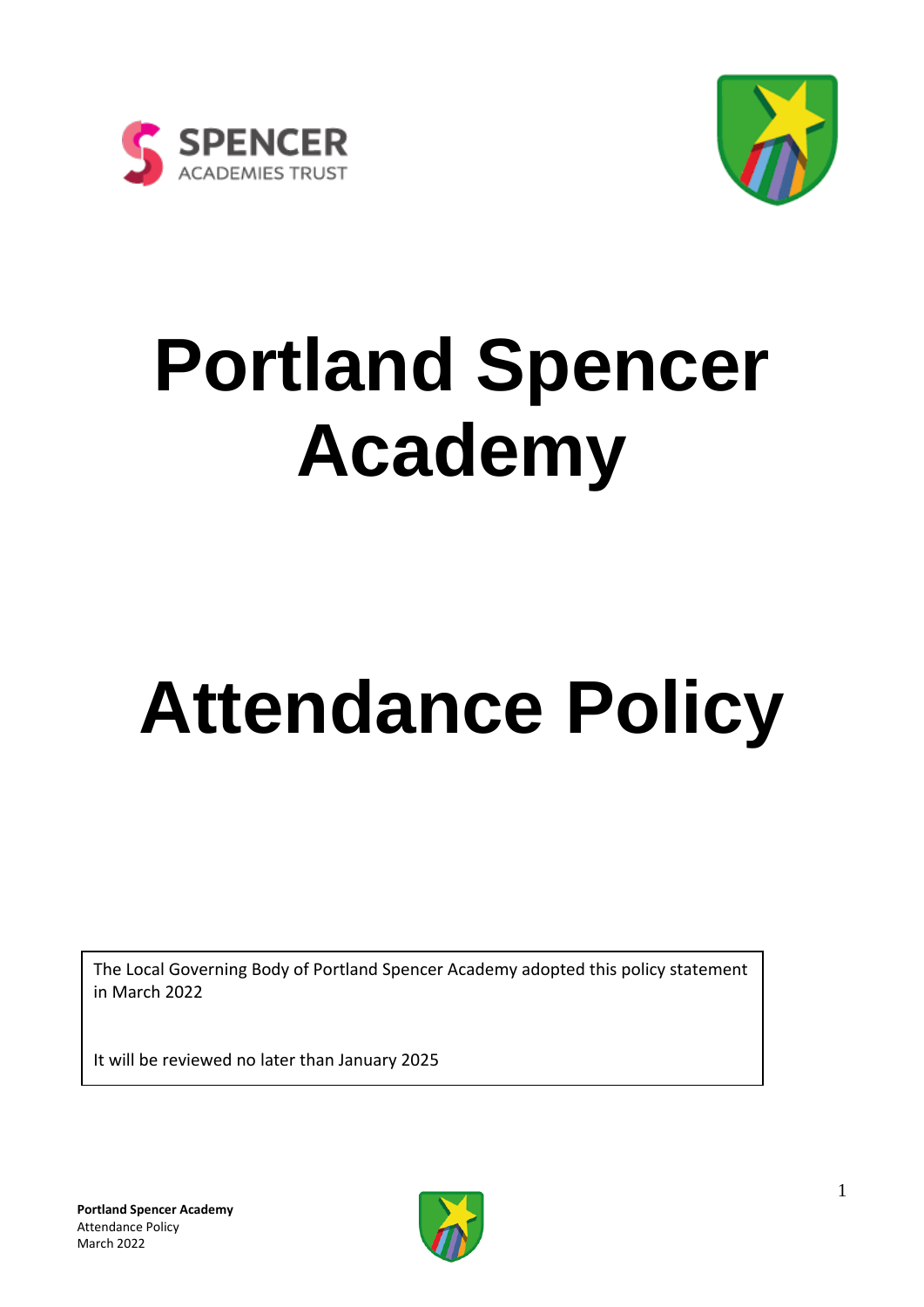#### **Contents**

| 1: 1 Introduction                                                                                        | 3              |
|----------------------------------------------------------------------------------------------------------|----------------|
| 1:2 Aims and Objectives                                                                                  | 3              |
| 1:3 Responsibilities                                                                                     | 4              |
| 1:4 The Role of the Governing Body                                                                       | 4              |
| 1:5 The Role of the Principal                                                                            | 5              |
| 1:6 The Role of Teaching Staff                                                                           | 5              |
| 1:7 The Role of the Pupil and Parent/Carer                                                               | 6              |
| 1:8 The Role of the Attendance Improvement Officer                                                       | 6              |
| 1:9 Attendance Rewards                                                                                   | $\overline{7}$ |
| 1:10 Procedures for Poor Punctuality                                                                     | 8              |
| 1:11 Permission for Exceptional Leave                                                                    | 9              |
| 1:12 Absences for Religious Observance                                                                   | 10             |
| 1:13 Missing Children                                                                                    | 10             |
| 1:14 Traveller Children                                                                                  | 10             |
| 1:15 'A Good Foundation' - Attendance and Punctuality in the Foundation Stage<br>(Reception and Nursery) | 11             |
| 1:16 Collection of children at the end of the school day                                                 | 12             |
| 1.17 Collection of Children during the School Day                                                        | 12             |
| 1.18 Collection of Part-time Nursery Children                                                            | 12             |
| 1:19 Late Collection of Children                                                                         | 13             |
| 1:20 Head Lice                                                                                           | 13             |
| Appendices                                                                                               | 14             |

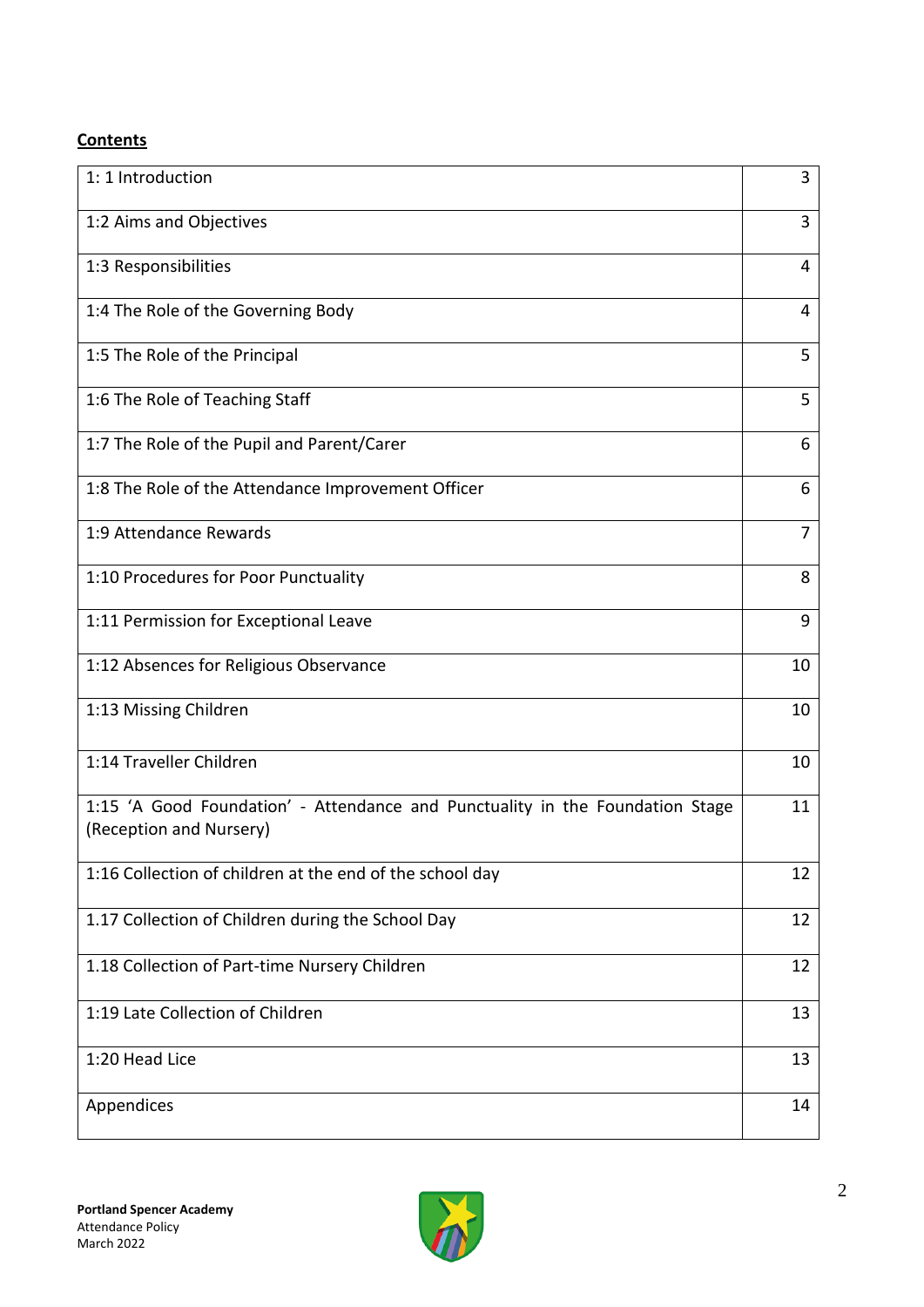# **1: 1 Introduction**

Portland Spencer Academy is committed to providing an education of the highest quality for all its pupils and recognises this can only be achieved by supporting and promoting excellent school attendance for all. This is based on the belief that only by attending school regularly and punctually will children be able to take full advantage of the educational opportunities available to them. High attainment depends on good attendance.

The attendance of pupils will be monitored as a school and broken down into groups, including special educational needs, gender and those pupils in receipt of free school meals and we will use this data to support pupils, raise standards and ensure inclusive teaching. We will tackle discrimination by the positive promotion of equality, challenging bullying and stereotypes and creating an environment which champions respect for all. At Portland Spencer Academy, we believe that diversity is a strength, which should be respected and celebrated by all those who learn, teach and visit here.

# **1:2 Aims and Objectives**

- To promote an ethos that projects the whole school community
- To raise levels of achievement and participation by maintaining high levels of attendance.
- To maintain high levels of punctuality.
- To identify the causes of poor-attendance and poor punctuality and act upon them.
- To ensure all staff understand their rolls in the monitoring and recording of attendance.
- To keep accurate and up to date records of attendance.
- To maintain and improve attendance throughout the Academy through target setting and rewards.
- To monitor and evaluate the processes on a regular basis, analysing specific groups including SEND, Gender and Pupil Premium data and responding to findings.
- To give clear information on expected levels of attendance and punctuality and any cause for concern' to children, parents/carers, staff and stakeholders.

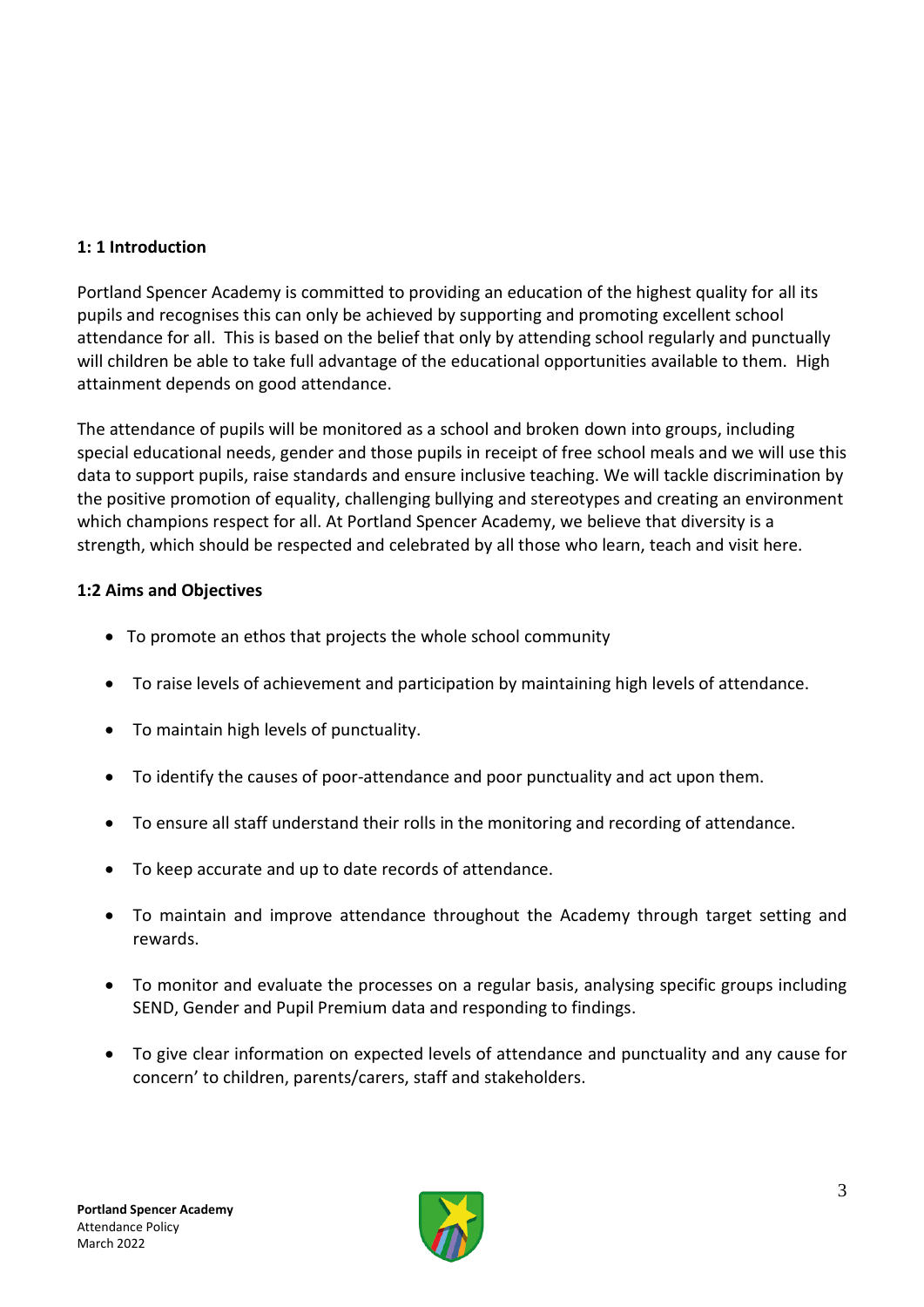#### **1:3 Responsibilities**

The Governing Body is committed to supporting children and their families in their preparation for life after the Academy by encouraging them to attend the Academy every day and on time. The Governing Body will work in partnership with staff, parents/carers, children and the wider community and is responsible for determining the content of the policy and delegating the implementation of the policy to the Principal.

The Principal has overall responsibility for the policy and its implementation; for liaison with the Governing Body, staff, parents/ carers and appropriate outside agencies.

The Attendance Improvement Officer has responsibility for the handling of the daily implementation of the policy.

Allstaff at Portland Spencer Academy have a key role to play in supporting and promoting excellent school attendance

Parents are responsible to ensure that their children are in school every day and arrive on time**.**

- *Under Section 7 of the Education Act 1996, the 'parent' is responsible for making sure that their child of compulsory school age receives efficient, full-time education that is suitable to the child's age, ability and aptitude and any special needs the child may have either at school or otherwise.*
- *Section 444(1) if a child of compulsory age who is a registered child at a school fails to attend regularly at the school; the parent is guilty of an offence and maybe liable on summary conviction to a fine not exceeding level 3 on the standard scale: A MAXIMUM FINE OF £1000*
- *Section 444(1A) If in the circumstances mentioned in subsection (1) the parent knows that their child is failing to attend regularly at the school and fails without reasonable justification to cause him/her to do so, they are guilty of an offence and maybe liable on summary conviction to a fine not exceeding level 4 on the standard scale: A MAXIMUM FINE OF £2500 or IMPRISONMENT FOR A TERM NOT EXCEEDING THREE MONTHS or both.*

#### **1:4 The Role of the Governing Body**

The Governing Body makes arrangements for ensuring that their functions relating to the conduct of the academy are exercised with a view to safeguarding and promoting the welfare of children who are pupils at the academy. The Governing Body gives consideration to any comments from parents about the process of assessment and makes a record of such comments.

The Strategic Development Committee monitors this policy and its impact as part of a 3-year cycle. The committee reports its findings and recommendations to the Full Governing Body, as necessary, if the policy needs modification.

The Strategic Development Committee will approve the school attendance target annually. If the whole School attendance figure drops below 95% then this will trigger an attendance review of systems and processes.

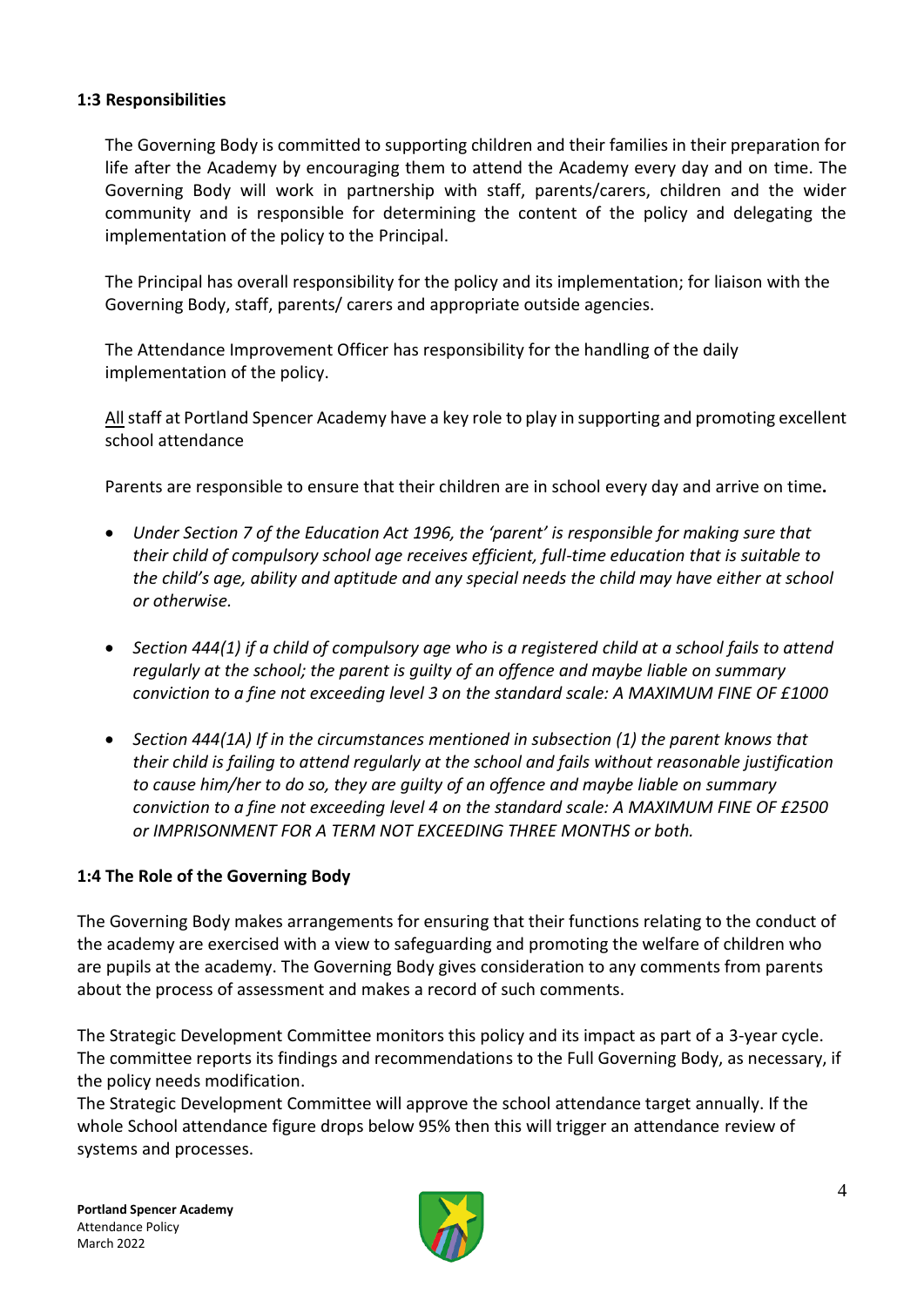# **1:5 The Role of the Principal**

The Principal has the overall responsibility for the policy and its implementation; for liaison with the Governing Body, parents/carers and appropriate outside agencies

# **1:6 The Role of Teaching Staff**

#### **It is a legal requirement to ensure that all registers are completed to ensure the safeguarding and well-being of children within the Academy.**

- Teachers must ensure that the register is taken promptly at 8.50am on the SIMS registration system, (the register closes at 8.55am).
- Any child arriving late (after 8.55am) should then be marked late and the register updated and re saved.
- Afternoon registers MUST be completed at 1.05pm and saved on the SIMS registration system.
- Children who arrive after 8.55am are marked Late using the 'L' code.
- Children who are absent with no reason given for absence are marked 'N', No reason given code.
- Children whose parent/carer has informed the teacher of the reason for absence are to be red flagged with the comments section on the child's register.
- Any written confirmation by letter or note should be sent to the Attendance Improvement Officer.
- Staff should speak to children regularly and praise or discuss ways to improve attendance.
- Staff should ensure the children know their percentage attendance and encourage target setting.
- Staff should ensure the children are rewarded for good and improved attendance.
- Staff should inform the Attendance Improvement Officer of any concerns about a child's attendance and punctuality immediately.
- Staff should meet with the Attendance Improvement Officer half termly to ensure sustained and improved attendance and punctuality for each child in their care.

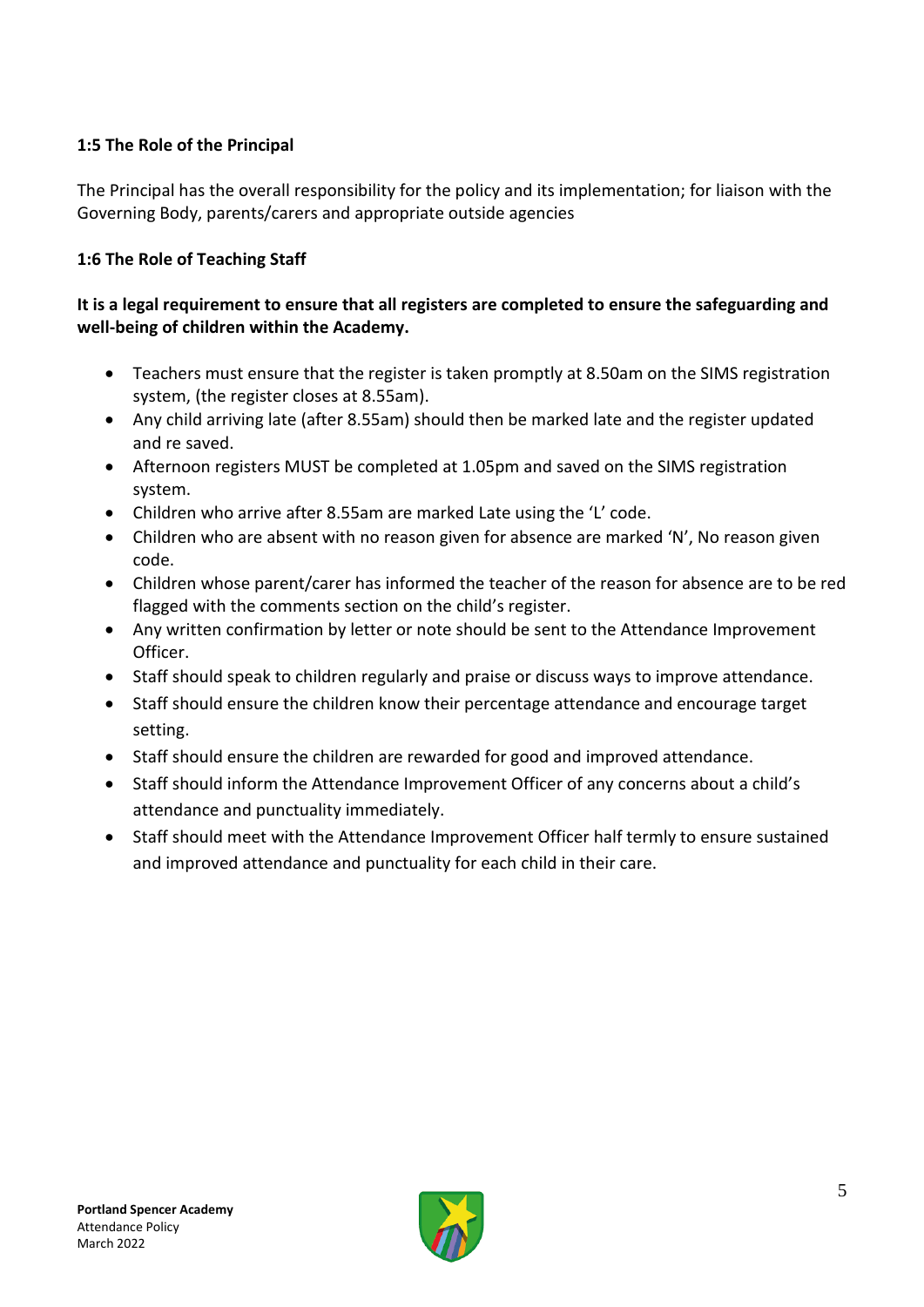# **1:7 The Role of the Pupil and Parent/Carer**

Portland Spencer Academy expects pupils will:

- Attend school every day
- Attend school punctually
- Attend appropriately prepared for the day
- ASPIRE, enjoy and have fun whilst achieving to their best potential

Portland Spencer Academy expects parents/carers will:

- Ensure regular attendance and be aware of their legal responsibilities
- Ensure that their child/ren arrive at school punctually and prepared for the school day
- Ensure they contact the school daily whenever their child is unable to attend school
- Support their children's attendance by keeping requests for absence to a minimum and ensure medical appointments are taken out of school time where possible
- Notify the school of any home circumstances that might affect the behaviour and learning for their child
- Notify school immediately of any changes to contact details
- Notify Portland Spencer Academy on the first day of absence, by telephoning the School before 9:00 am, notifying by the schools electronic texting service or by visiting the main reception to inform academy staff
- Ensure their children arrive at school on time at the beginning of the school day at 8:45 am, properly dressed and with the right equipment for the day;
- Ensure their children are collected on time at the end of the school day at 3:15 pm;
- Work in partnership with the school, for example by attending parents' meetings and consultations, signing homework diaries when asked to do so, taking an interest in their children's work and activities;
- Contact the School without delay if they are concerned about any aspects of their children's school lives.

#### **1:8 The Role of the Attendance Improvement Officer**

- To text parents /carers by 9.45am whose child has been recorded absent with no reason.
- To phone all parents/carers on the first day of their absence for any child that is in Local Authority Care'.
- To phone all parents/carers on the first day of absence who are classified as a Persistent Absentees (i.e.: children with 90% attendance or less).
- To phone all parents/carers on the first day of an absence when a parent/carer has not informed the Academy and has not responded to the text.
- A home visit to be made by the Attendance Improvement Officer on the first day of absence if no contact has been made with parents/carers.
- A home visit to be made by the Attendance Improvement Officer on the  $2^{nd}$  day of recurrent absences where contact cannot be made with the parent/carer.
- To raise a safe and well check with the Police/Local Authority on the  $3^{rd}$  day of absence if not contact has been made with the parent/carer and concerns are raised by the Safeguarding Team.
- A home visit to be made where no satisfactory evidence has been given for absence.

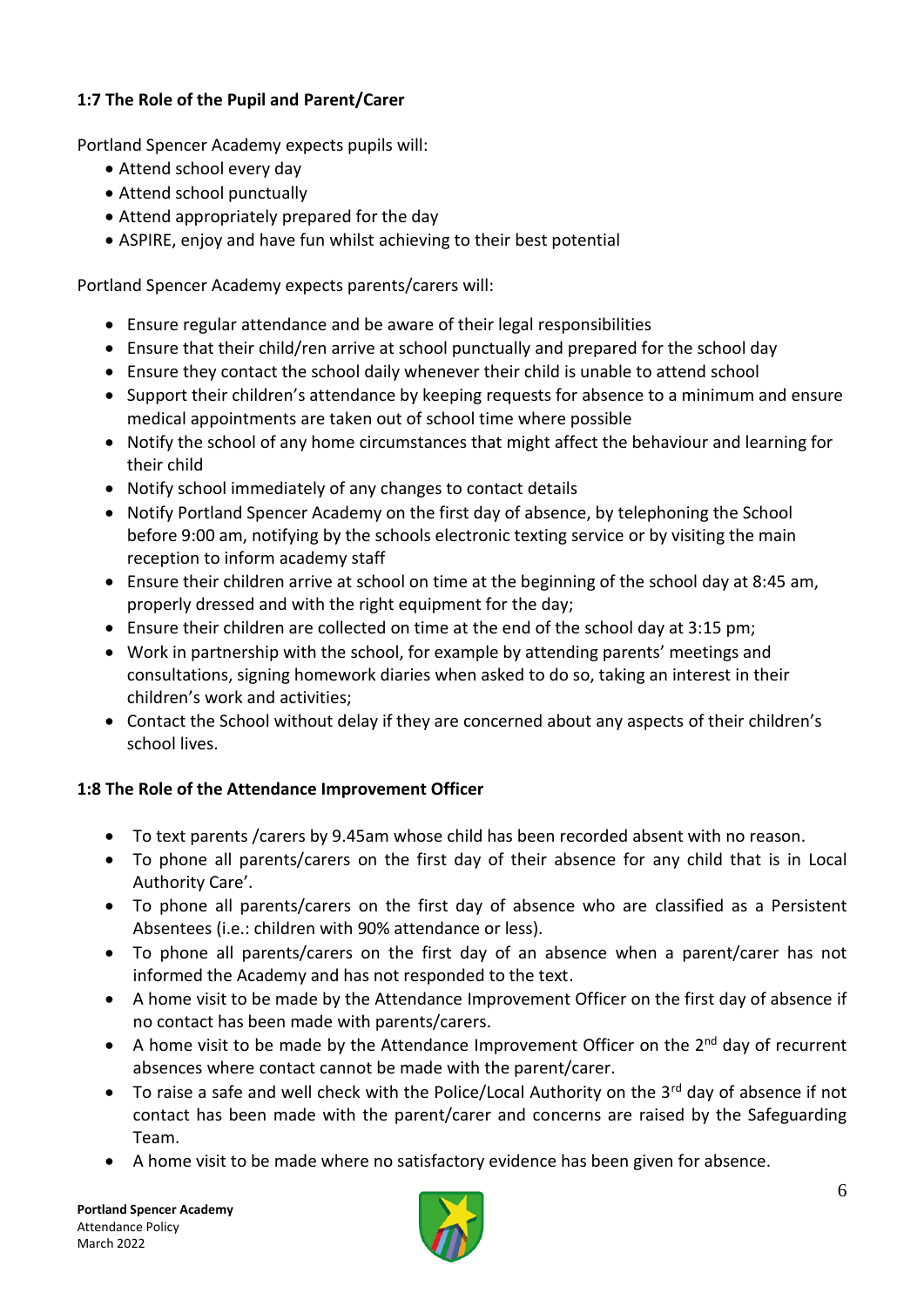- A work package to be provided for children who are unable to attend the Academy for 3 days or more due to medical reasons certified by a medical practitioner.
- To monitor and meet with The Principal on a half term basis to identify children at risk of becoming persistent absentee's
- To ensure all children's attendance records are updated on SIMS.
- To ensure parent/carers are given up to date information on their child's attendance.
- To record and keep an accurate record of all correspondence between all the relevant people contacted, dates, times and actions for use in legal proceedings.
- To action the request from the Principal for the issue of a Penalty Notice/Court action from the Local Authority for persistent unauthorised absence or unauthorised lateness.
- To action the request from the Principal any request for penalty notice action from the Local Authority for unauthorised absence of leave.
- To work with parents, staff and partner agencies to support improved attendance and punctuality.
- To ensure children are rewarded for Outstanding, good and improved attendance and punctuality.

| <b>Procedures to Improve Attendance</b>    |                                                         |  |  |
|--------------------------------------------|---------------------------------------------------------|--|--|
| 100% to 96% Attendance                     | <b>Certificates and Rewards</b>                         |  |  |
| 95.9% to 93%                               | 1 <sup>st</sup> 'Cause for concern' letter to be issued |  |  |
| 92.9% to 90%                               | 2 <sup>nd</sup> 'Medical Evidence Request' and parent   |  |  |
|                                            | meeting letter to be issued                             |  |  |
| Below 90% Persistent Absentee - 5 days (10 | Referral to the Local Authority Education Welfare       |  |  |
| sessions) unauthorised absence in 10 weeks | Service requesting legal intervention.                  |  |  |

#### **1:9 Attendance Rewards**

The Local Governing Body recognises that rewards play a vital part in encouraging children to achieve. Rewards will be given to children for excellent attendance and punctuality.

The following illustrates the rewards the will be given for good attendance and punctuality (these can be subject to change dependant on consultation with the children)

- Weekly class reward for highest attendance in Foundation, Key Stage 1 and 2.
- Termly 100% certificates.
- Class incentives and rewards.
- End of year 100% reward and prize
- Half Term attendance raffle
- Weekly update/congratulations mention on the school communication systems

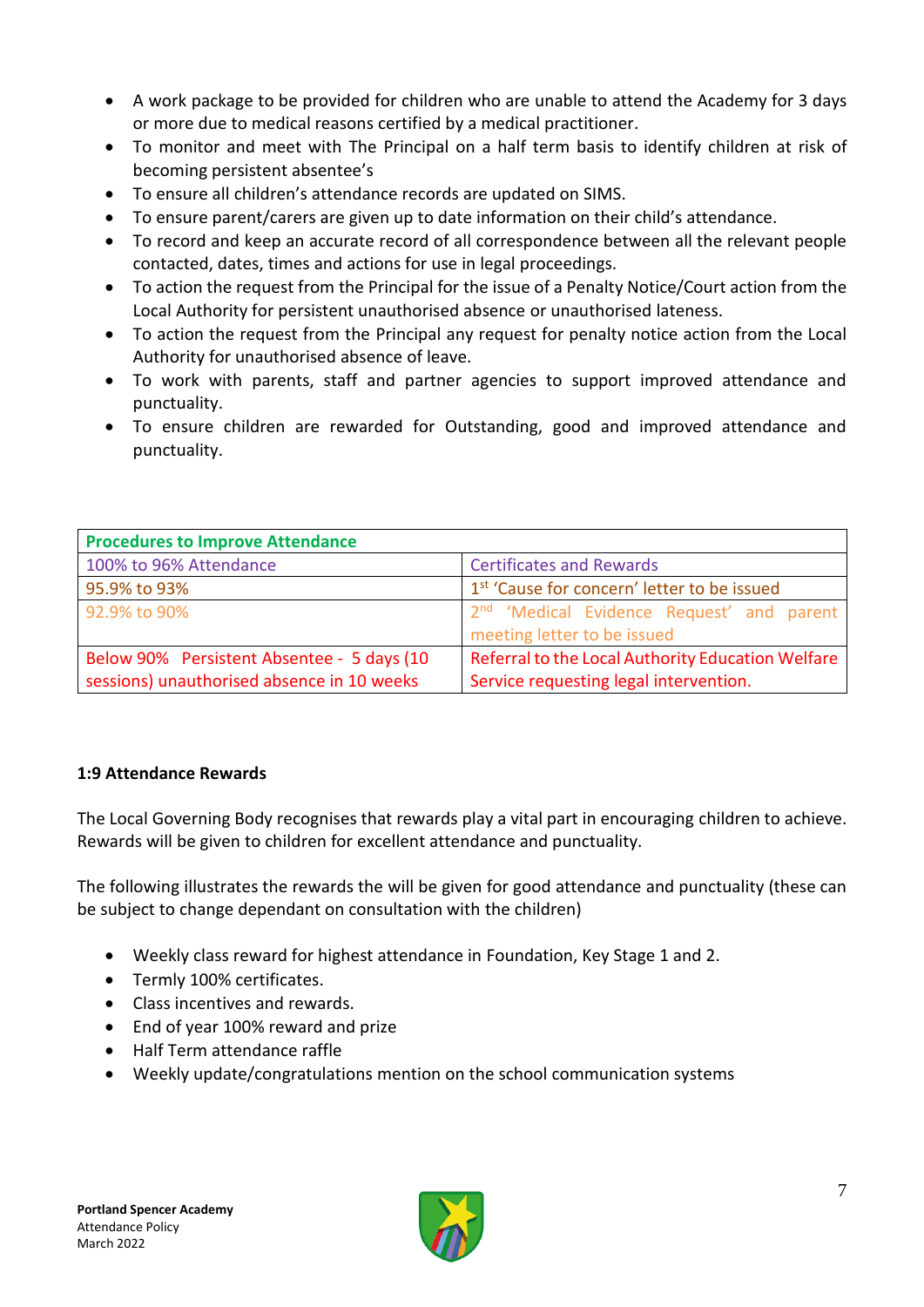# **1:10 Procedures for Poor Punctuality**

The academy doors open for registration at 8:45am. The registration period is from 8.45am to 8.55am. Any child arriving after 8.55am will be marked as late 'code L' in the register. After 9.10am, any child repetitively arriving late with no reasonable explanation e.g. doctors/dentist appointment with medical evidence from the establishment will be marked as unauthorised absence 'code U' in the register.

Code  $L =$  Child arriving to the Academy between 8:55am and 9:10am. This is an authorised mark therefore not affecting a child's overall attendance.

Code U = Child arriving to the Academy after 9.10am. This is an unauthorised absence and will reduce a child's overall attendance. If a child accrues 10+ unauthorised late marks in a rolling 10-week period, the Principal may request legal action from the Local Authority. This could be a penalty notice to parents/carers.

• *Penalties are set at £60 if paid within 21 days rising to £120 if paid after the 21 days but within 28 days. If the penalty is paid, the absence covered by the penalty notice cannot be cited again. Failure to pay will result in prosecution under Section 444 of the Education Act 1996.*

| <b>Procedures to Improve Punctuality</b> |                                                               |
|------------------------------------------|---------------------------------------------------------------|
| 10 Late marks                            | 1 <sup>st</sup> Warning Letter                                |
| 15 Late Marks                            | Meeting with Attendance Improvement Officer                   |
| 20 Late Marks                            | Meeting with Principal - U code Implemented                   |
| 10 'U' codes in rolling 10 weeks         | Referral to the Local Authority requesting legal intervention |
|                                          | (penalty notice)                                              |

**For health and safety reasons it is important that the school knows who is in the building. Pupils arriving late should therefore report to the main school office. It is important that all pupils arriving late follow this procedure, therefore pupils arriving after 8:55am will enter through the school's main reception area and should be accompanied by an adult who is required to sign their children in on the electronic sign in system stating a reason for being late. Parents will be contacted by the Attendance Improvement Officer should no improvement be made.**

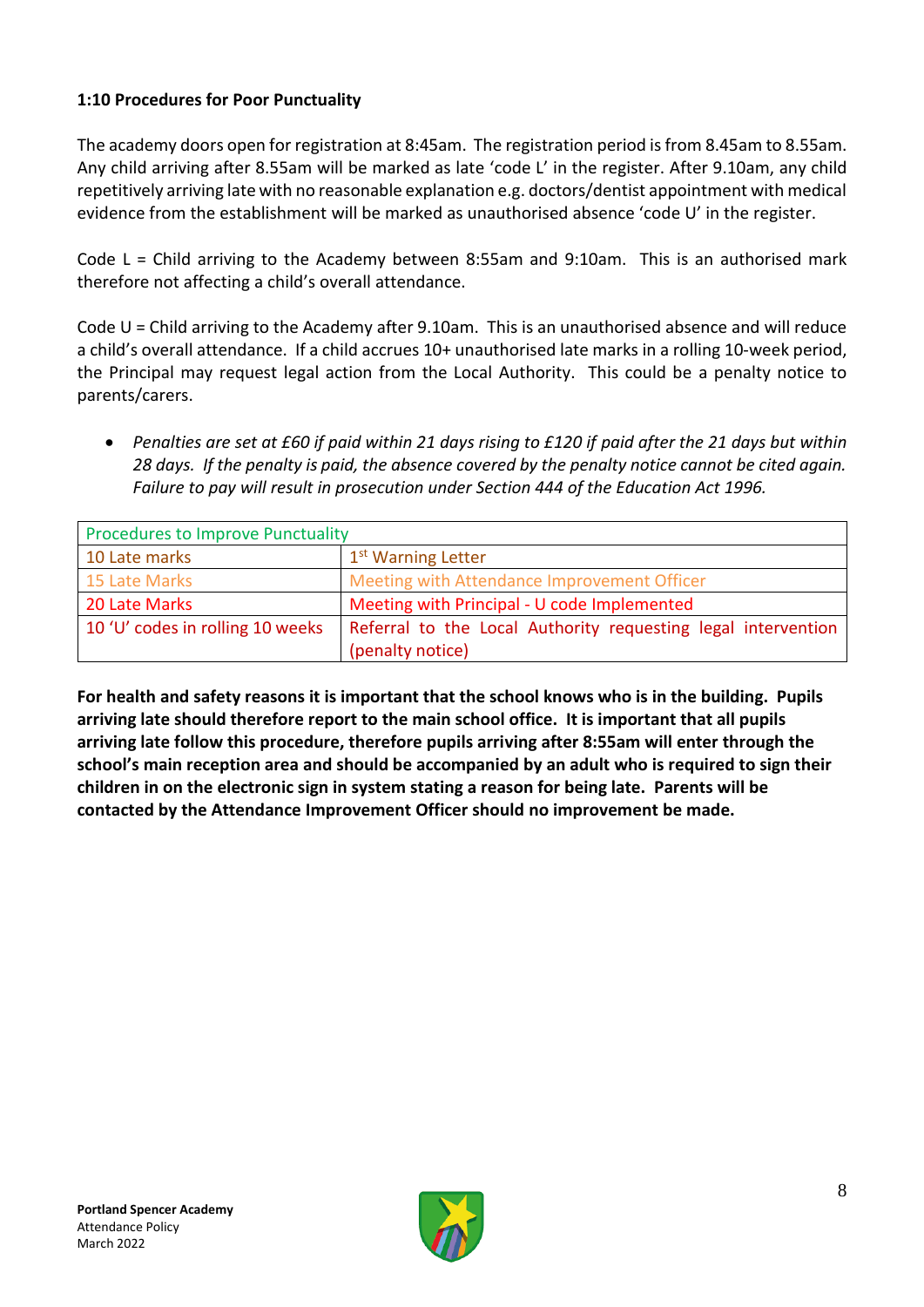#### **1:11 Permission for exceptional leave**

#### **No leave of absence for any child will be authorised except in exceptional circumstances.**

Under the 2013 amendment, head teachers may not grant leave of absence during term time unless there are exceptional circumstances. Exceptional leave must be applied for in writing to the Principal and the decision to authorise leave of absence rests entirely with the Principal.

The request should be made in writing to the Principal before the leave of absence is booked and taken.

When considering granting the leave of absence as exceptional circumstance the Principal will consider:

- The amount of time requested;
- Circumstances of the request;
- Distance and whether the trip is a rare event;
- Frequency of the request;
- Previous leave of absences taken within child's academy career;
- When the request was made;
- Proximity of external and internal examinations (including controlled assessments);
- The child's current attendance record, including previous academic years;
- The impact that absence will have on a child's attendance record;
- The impact on the child's education and their ability to catch up on the work that would be missed.
- If the child is statutory school age

Should an absence coincide with examinations periods (both external & internal) permission will not be given.

Children taken out of the Academy for a family holiday during term time will have the absence recorded as an un-agreed family holiday (code G) on their attendance record. The Principal will request action from the Local Authority in the form of a penalty notice to be issued to the parents/carers. The penalty notice will be per parent/carer per child.

Any child who does not return by the agreed date will incur unauthorised absences until such time as they do return. If after 10 days of the expected return date, the child has still not returned to the Academy, and no contact with parents/carers has been made by the Academy, a referral will be made to the Education Welfare Service, missing children team for further enquiries to be made. This will involve the Local Authority contacting and visiting the parents/carers. If the Local Authority is unable to locate the parents/carers/child/ren, the Academy will remove the child/ren from the Academy roll. Parents/carers are then required to reapply for a place at the Academy and there is no guarantee that a space will be available.

If parents/carers do not apply for the leave of absence in advance of taking it, the child will have the leave of absence recorded as un-agreed family holiday on their attendance record, this will result in the Principal requesting legal action from the Local Authority.

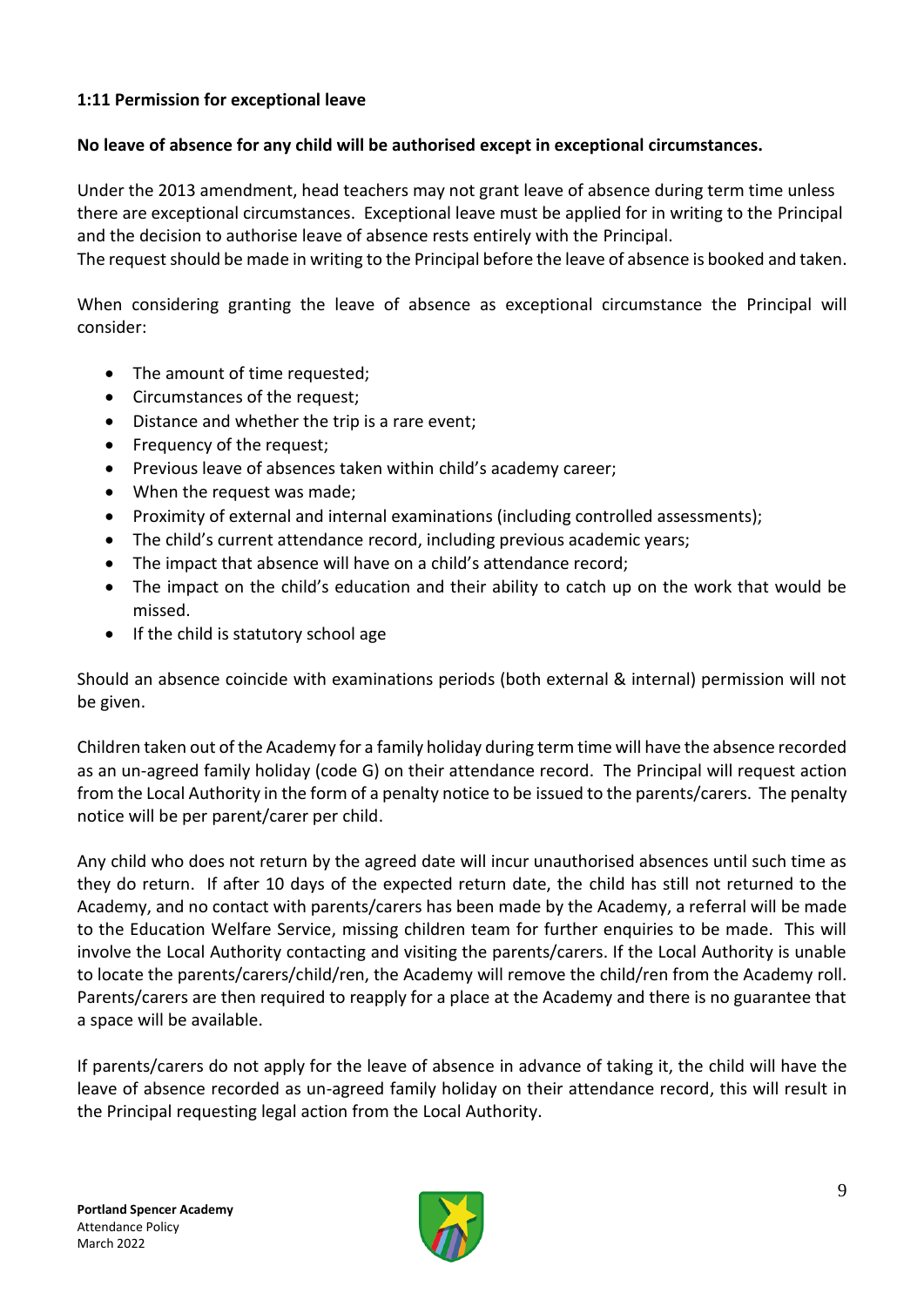#### **1:12 Absences for Religious Observance**

The Academy promotes respect for the faiths and values of its community and it is important that we recognise the diversity of the academy population. The academy will authorise 3 days religious observance leave in an academic year. The academy will not authorise any additional days for shopping or extended celebrations, these will be treated as unauthorised.

In respect of pilgrimages the academy would request that evidence is supplied and a return date agreed prior to the period of leave. Any extended delays will not be authorised and the child could be at risk of being removed from the academy roll.

#### **1:13 Missing Children**

Any safeguarding issues pertaining to a child being taken out of school in circumstances that cause concern will be addressed directly to Children's Social Care. If a child is absent for a longer period than 10 days, and the school has received no notification as to why the child is not in attendance at the academy, a referral will be made the Local Authority 'Children Missing Education Team' this may result in the child/ren being taken off the school roll and placed on the National 'Missing Child Register'.

Children transferring schools are expected to attend the academy until their official start date at the new school/academy. Should the child not attend, all absences will be unauthorised and a referral to the Local Authority Education Welfare Service will be made requesting Legal Action be taken. Exceptions will be made if the new school/academy is out of county. In this instance notification will be given to the Children Missing Education Team at the Local Authority if no forwarding school has been named on the child's last day of attendance.

#### **1:14 Traveller Children**

Parents/Carers should inform school or The Traveller Education Team that the family will be travelling for the purposes of work, and intend to return at a given time. A place will be kept open and a record of absence authorised. Traveller families will be protected from prosecution for poor attendance where they can demonstrate that:

- They are engaged in a trade or business of such nature that requires them to travel from place to place;
- The child has attended school as a registered child as regularly as the trade permits;
- The child has attained the age of six years and they have attended at least 200 half-day sessions in the preceding 12 months.

Though there are specific regulations relating to the attendance at school of children from the Traveller Community, this should not be an excuse for not following the appropriate procedures where attendance is an issue, and the family are not known to be travelling for the purposes of work.

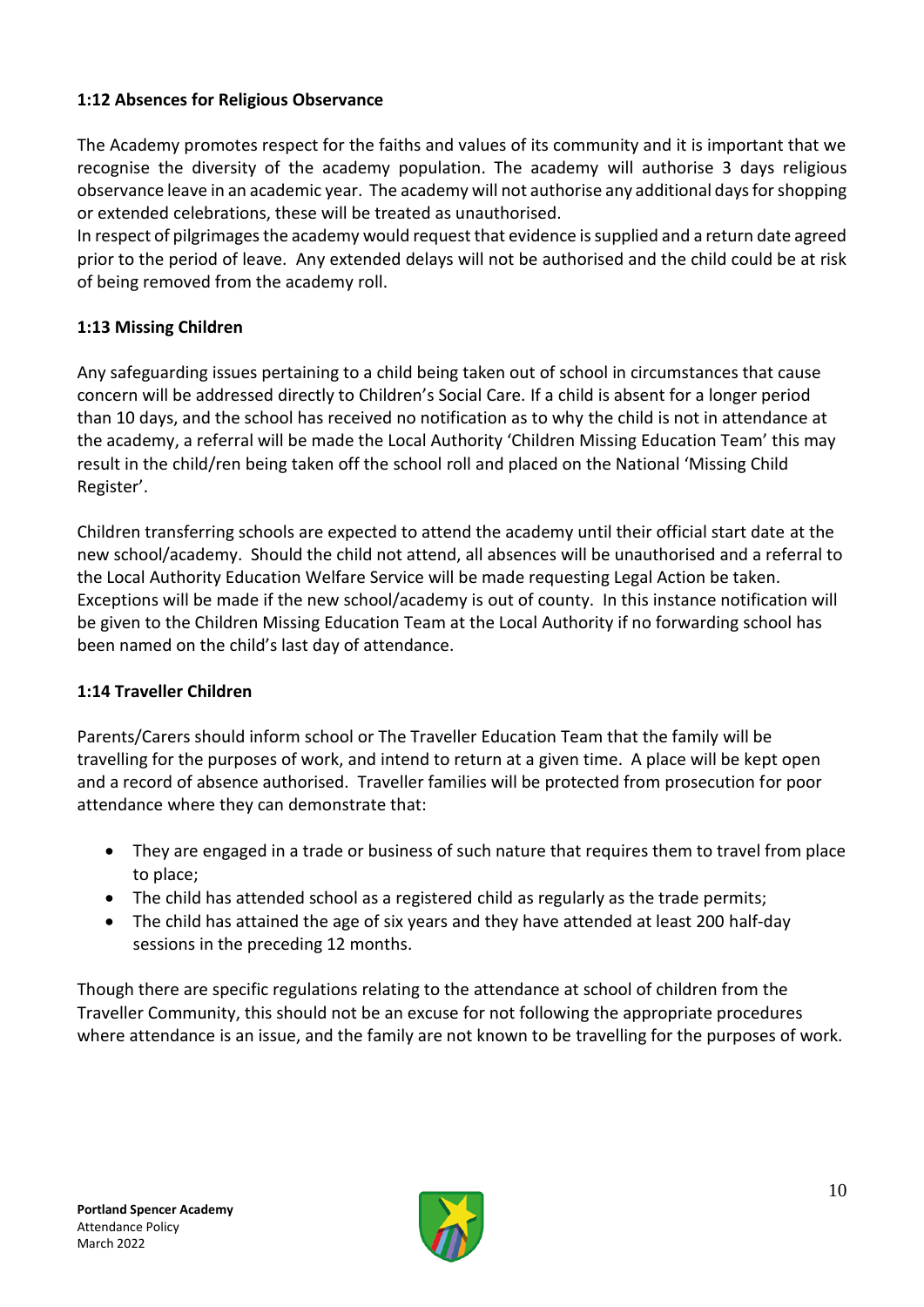#### **1:15 'A Good Foundation' - Attendance and Punctuality in the Foundation Stage (Reception and Nursery)**

Regular attendance will be encouraged from the outset creating good habits for the future. This early message which will be communicated to parents in the Introduction meeting at the academy and will set the expectations of the statutory requirements ready for when the child is registered on the roll for compulsory education; this being the term following the child's 5<sup>th</sup> birthday.

The information regarding non-statutory attendance and punctuality will be recorded and analysed in the same way as the rest of the school and every attempt will be made to address any concerns with the parents/carers in discussion through a home visit. All interventions will be recorded on the Academy systems and confirmed through meetings with the child's parent/carers.

If the child's attendance fails to improve and no satisfactory reasons have been given for the absences, an appointment will be made with the Principal to further discuss the removal from roll of the child. *The responsibility for the children attending is solely that of the parents/carers and the place could be at risk if the child does not attend regularly.*

| <b>Nursery Opening times</b> |                                              |  |
|------------------------------|----------------------------------------------|--|
| 8:45am                       | Nursery Doors/register Opens                 |  |
| 8:55am                       | Register closed                              |  |
| 11:45am                      | Morning Nursery collection time              |  |
| 12:15pm                      | Afternoon nursery/ register opens -<br>entry |  |
|                              | through main reception                       |  |
| 12.25pm                      | <b>Register closed</b>                       |  |
| 3:15 <sub>pm</sub>           | <b>Nursery closed</b>                        |  |

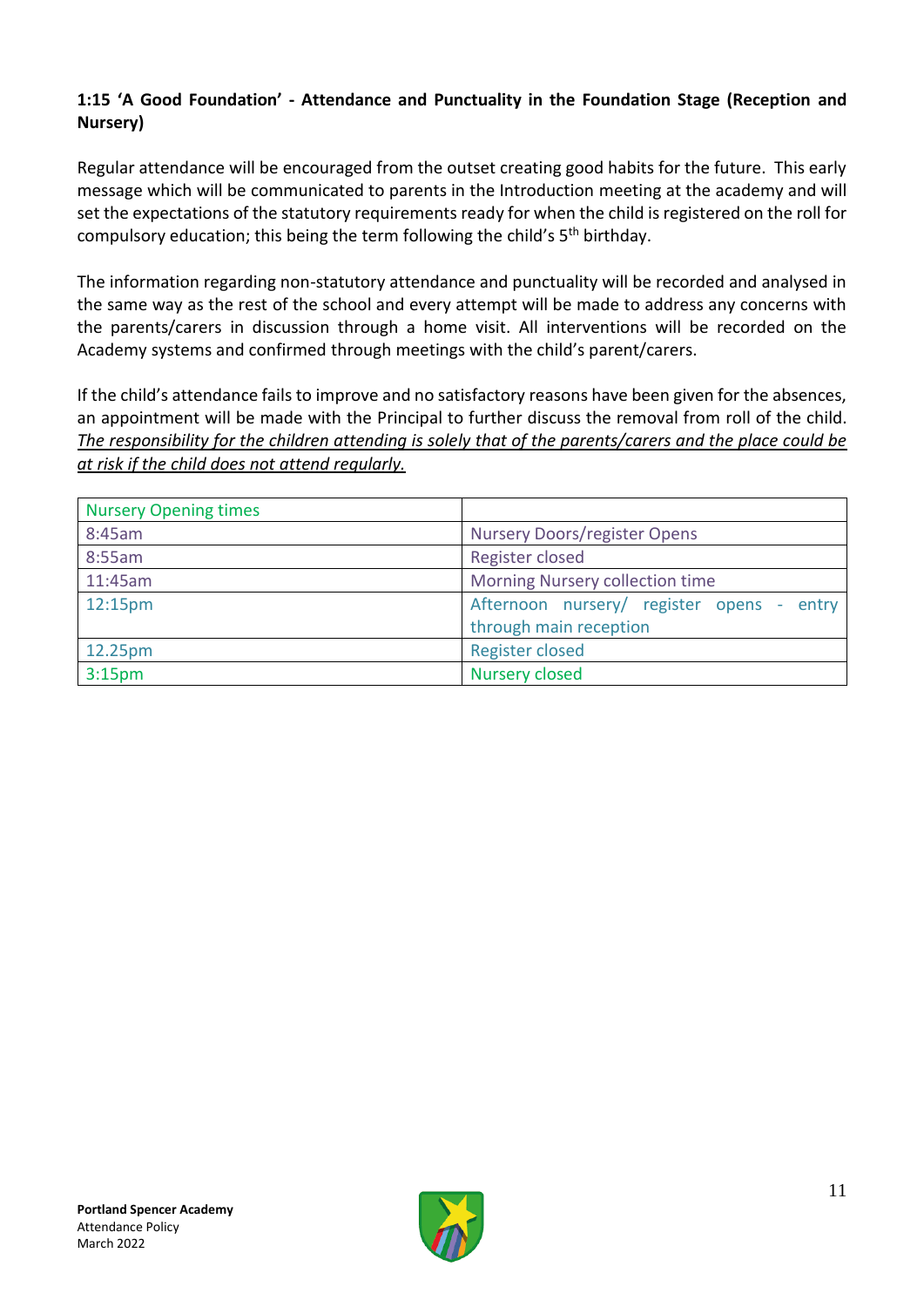#### **1:16 Collection of children at the end of the school day**

School staff will release children at 3:15pm from their respective doors to a responsible adult that is known to the school. It is the child's parent/carers responsibility to inform the school who will be regularly collecting the child. Where changes to a child's normal pattern of home time occurs, the school expects to be informed by the parent/carer on or before the day so both the teacher and child are aware of who will be collecting at home time. Class teachers are responsible for the dismissal of pupils in their class and must be sure that pupils' leaving arrangements are safe. They will not allow children to leave with unknown persons or another parent without prior knowledge and as a school, we reserve the right to check with parents/carers before releasing a child with any adult who does not have parental responsibility or who we feel poses a risk or potential risk to the child. Children will only be released to a sibling over 16 years of age.

Children in years 4, 5 and 6 are only allowed to walk home alone with written permission from parents and with agreement from the Principal that it is appropriate and safe to do so. The location of the child's house from the school, roads that will need to be crossed, any additional needs the child may have and the time of the children leaving school – for example in the winter it is dark after extracurricular activities- will be taken into consideration.

# **1.17 Collection of Children during the School Day**

Any child being collected from the academy site during academy hours must be collected from the main reception by an adult (Over 18). Every child must be signed out and on return signed back in for health and safety reasons on the school's electronic sign in and out system. Where possible we ask that the academy is informed the expected time of collection and return and the reason for leaving the site during. Evidence will be requested in order for the collection or absence to be authorised.

#### **1.18 Collection of Part-time Nursery Children**

Children who are eligible for a part-time nursery place are offered a morning or afternoon session. If a parent is repeatedly late to collect their child at 11.45am (more than 15 minutes on 3 occasions) the place may be withdrawn or an alternative session offered.

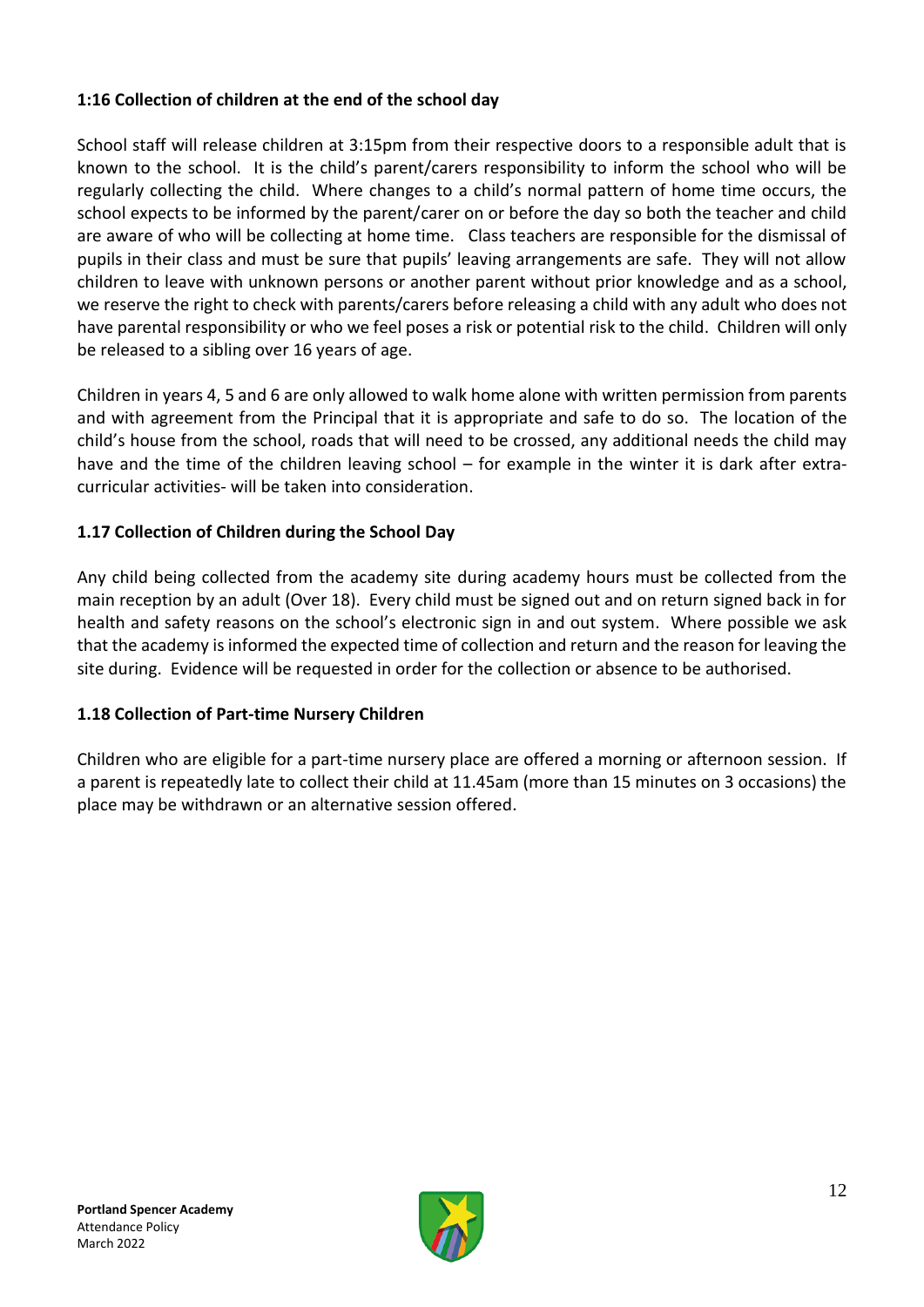**1:19 Late collection of children – All children must be collected at 3.15pm unless there is an unavoidable emergency.** Portland Spencer Academy takes persistent lateness in collecting children very seriously. In extreme cases it can be considered as abandonment or neglect of the child.

| <b>Procedures for late collection of children</b> |                                        |                                       |  |
|---------------------------------------------------|----------------------------------------|---------------------------------------|--|
| 3:15 <sub>pm</sub>                                | Parents to collect their children from |                                       |  |
|                                                   | the allocated collection doors         |                                       |  |
| 3.30pm                                            | All children not collected are to be   | Call/contact to be made with          |  |
|                                                   | escorted to reception.                 | parent/carer and a follow up text     |  |
|                                                   |                                        | should no contact be made.            |  |
| 3:45 <sub>pm</sub>                                | Parent to be contacted again and       | Emergency contact or parent/carer     |  |
|                                                   | emergency contacts to be contacted.    | requested to sign child out and a     |  |
|                                                   |                                        | reason given for late collection.     |  |
| 4:00 <sub>pm</sub>                                | Contact to be continued to be made     | Emergency contact or parent/carer     |  |
|                                                   |                                        | requested to sign child out and a     |  |
|                                                   |                                        | reason given for late collection.     |  |
| 4.45pm                                            | Children' Social Care to be contacted  | Staff to log late collection on CPOMS |  |
|                                                   |                                        | as late collection concern. To be     |  |
|                                                   |                                        | followed up by Attendance             |  |
|                                                   |                                        | Improvement Officer with parent       |  |

| Procedures to improve late collection of children |                                               |  |
|---------------------------------------------------|-----------------------------------------------|--|
| 1 <sup>st</sup> late collection                   | Verbal conversation with parent/carer         |  |
| 2 <sup>nd</sup> late collection                   | Written Warning Letter to parent/carer        |  |
| 3 <sup>rd</sup> Late collection                   | Parent / carer invited to meet with Principal |  |
| 4 <sup>th</sup> Late collection                   | <b>Referral to Children Social Care</b>       |  |

**1:20 Head Lice** – half a day absence will be authorised for treatment of head lice. Should a child be seen to have live lice on their head when in school, parents will be contacted and requested to collect their child after lunchtime. Their child should be treated as necessary and returned to school the following morning.